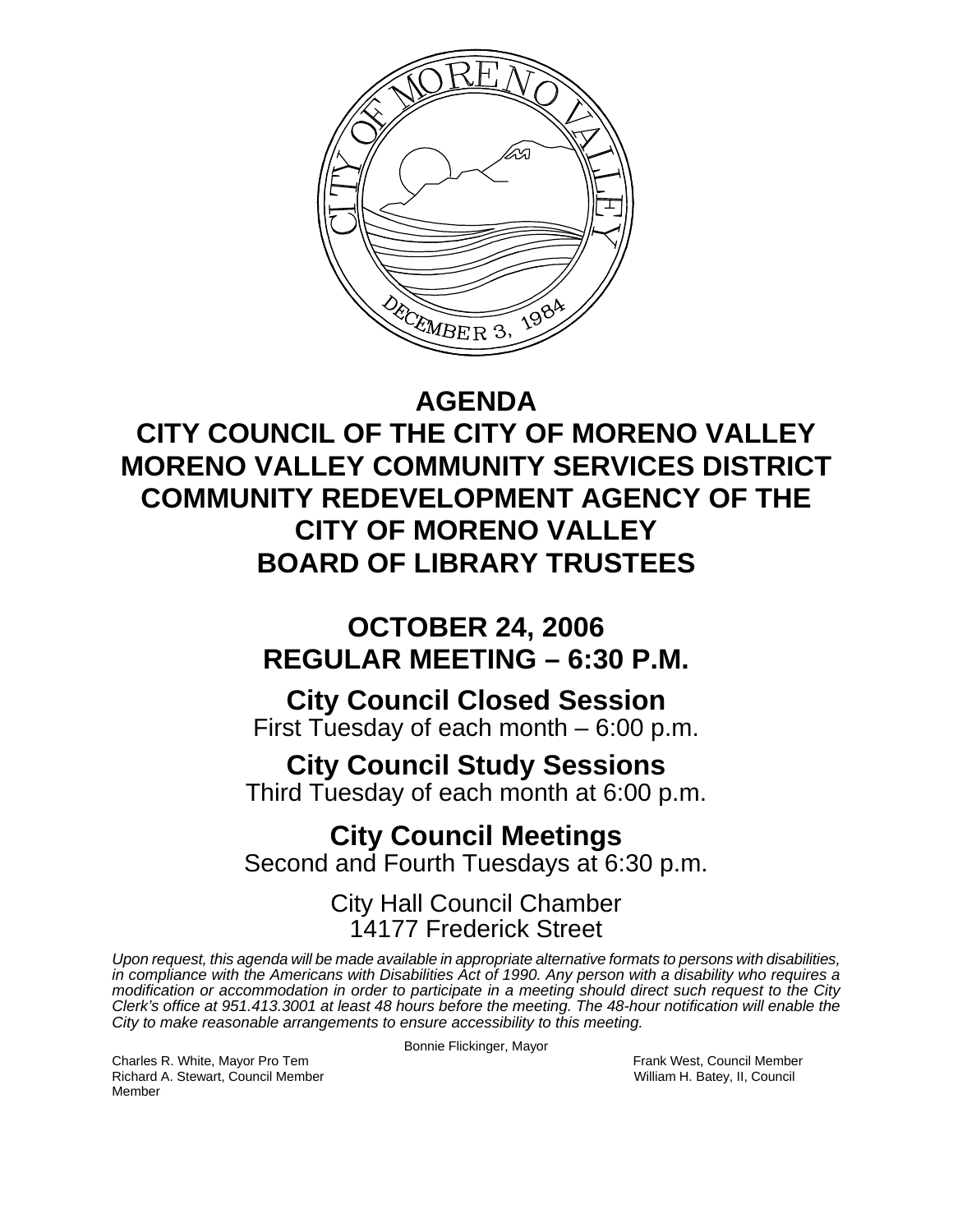## **AGENDA CITY COUNCIL OF THE CITY OF MORENO VALLEY OCTOBER 24, 2006**

**CALL TO ORDER**

## SPECIAL PRESENTATIONS – 6:00 p.m.

- 1. Employee of the Quarter James Ricks
- 2. Proclamation Recognizing Toastmasters Week 2006
- 3. First Annual Violence Prevention Resource Community Service Award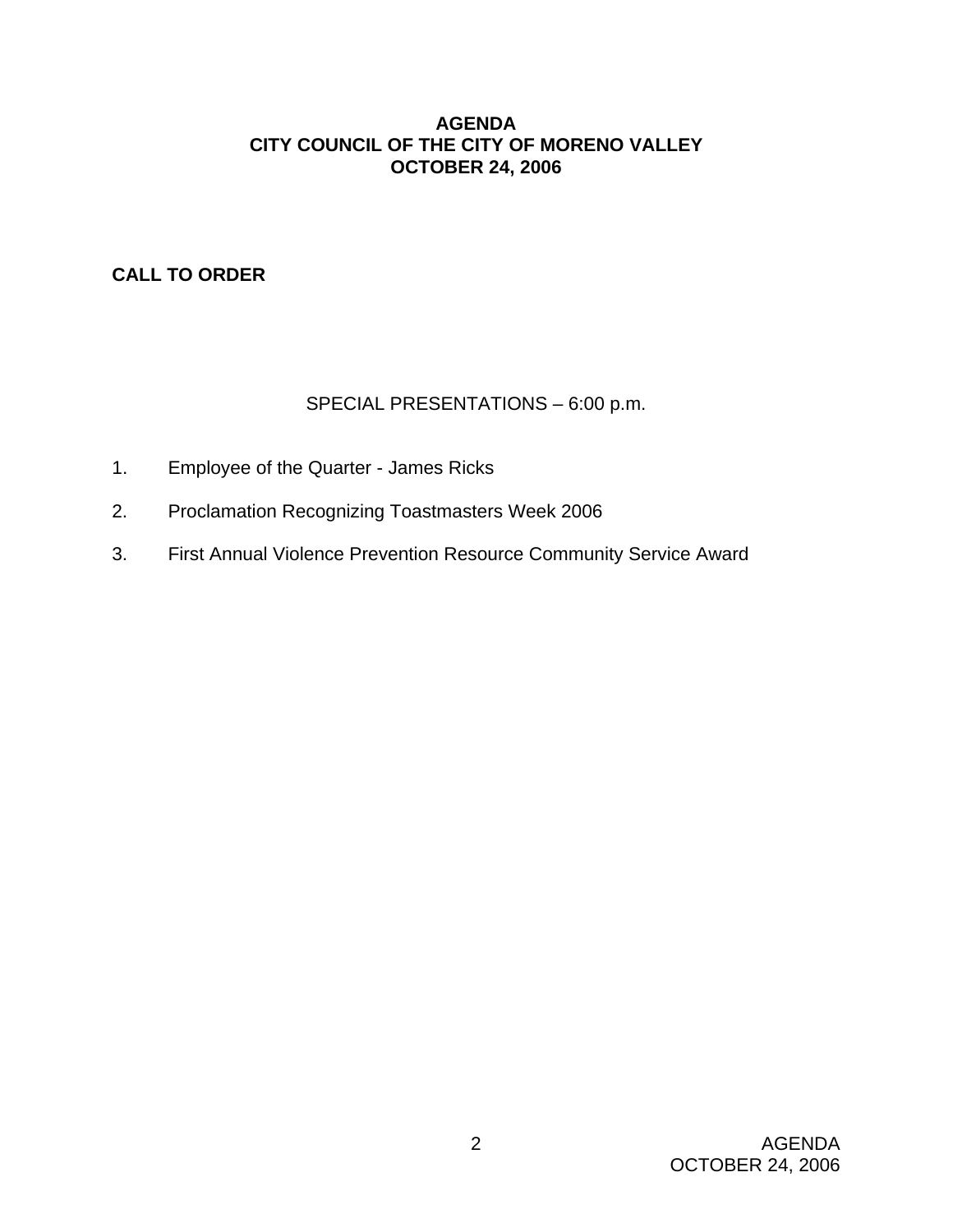## **AGENDA JOINT MEETING OF THE CITY COUNCIL OF THE CITY OF MORENO VALLEY MORENO VALLEY COMMUNITY SERVICES DISTRICT COMMUNITY REDEVELOPMENT AGENCY OF THE CITY OF MORENO VALLEY AND THE BOARD OF LIBRARY TRUSTEES**

## **REGULAR MEETING - 6:30 P.M. OCTOBER 24, 2006**

**CALL TO ORDER** (Joint Meeting of the City Council of the City of Moreno Valley, Moreno Valley Community Services District, Community Redevelopment Agency of the City of Moreno Valley and the Board of Library Trustees - actions taken at the Joint Meeting are those of the Agency indicated on each Agenda item)

### **PLEDGE OF ALLEGIANCE**

#### **INVOCATION**

#### **ROLL CALL**

#### **INTRODUCTIONS**

PUBLIC COMMENTS **ON MATTERS ON THE AGENDA** WILL BE TAKEN UP AS THE ITEM IS CALLED FOR BUSINESS, BETWEEN STAFF'S REPORT AND CITY COUNCIL DELIBERATION (SPEAKER SLIPS MAY BE TURNED IN UNTIL THE ITEM IS CALLED FOR BUSINESS.) Those wishing to speak should submit a BLUE speaker slip to the Bailiff. There is a three-minute limit per person. All remarks and questions shall be addressed to the presiding officer or to the City Council and not to any individual Council member, staff member or other person.

PUBLIC COMMENTS **ON MATTERS NOT ON THE AGENDA** UNDER THE JURISDICTION OF THE CITY COUNCIL WILL BE HEARD PRIOR TO CITY COUNCIL REPORTS AND CLOSING COMMENTS. IN THE EVENT THAT THE AGENDA ITEM FOR SUCH PUBLIC COMMENTS HAS NOT BEEN CALLED BY 9:00 P.M., IT SHALL BE CALLED AS THE NEXT ITEM OF BUSINESS FOLLOWING THE CONCLUSION OF ANY ITEM BEING HEARD AT 9:00 P.M. Those wishing to speak should submit a BLUE speaker slip to the Bailiff. There is a three-minute limit per person. All remarks and questions shall be addressed to the presiding officer or to the City Council and not to any individual Council member, staff member or other person.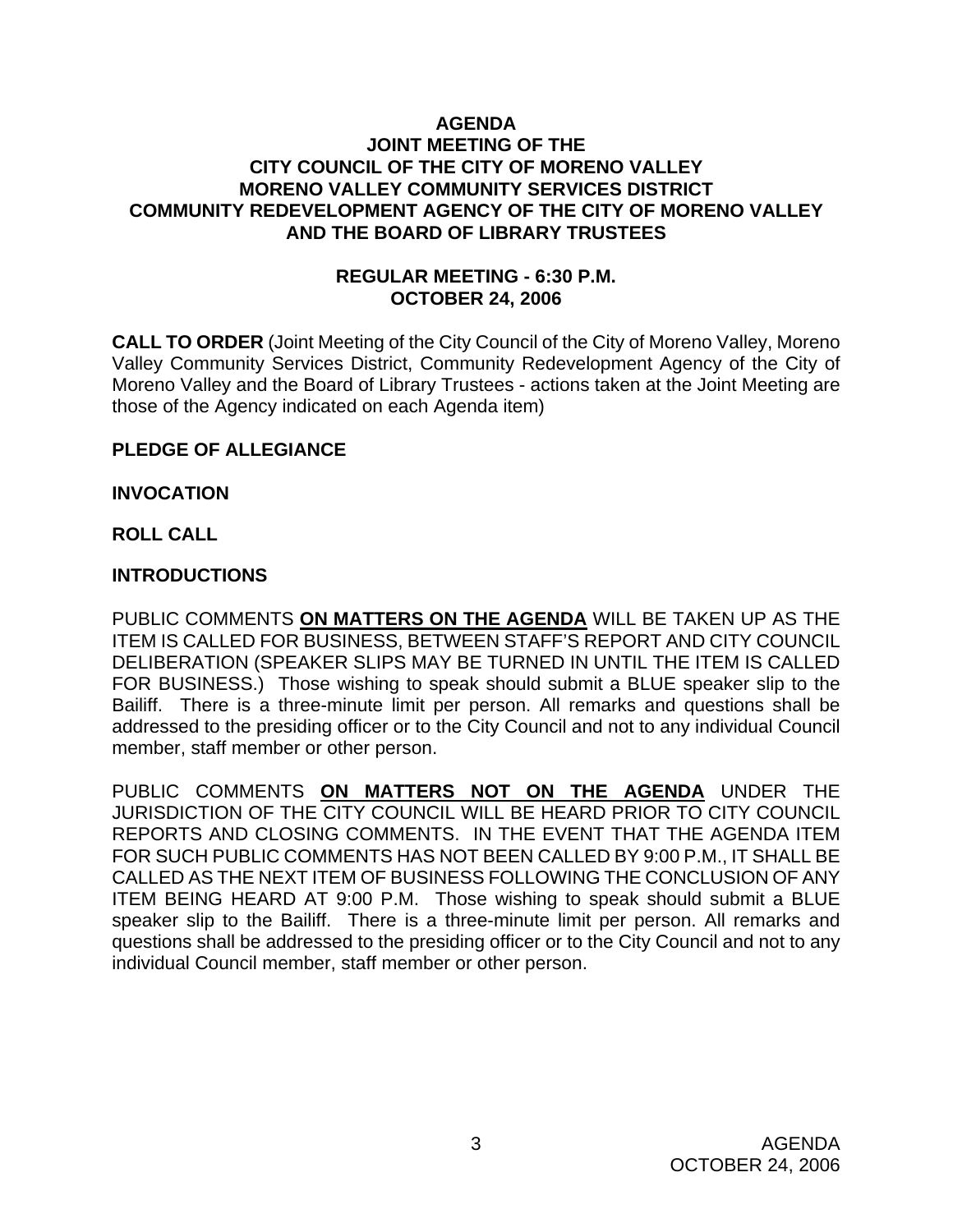## **JOINT CONSENT CALENDARS (SECTIONS A-D) OF THE CITY COUNCIL OF THE CITY OF MORENO VALLEY, MORENO VALLEY COMMUNITY SERVICES DISTRICT, COMMUNITY REDEVELOPMENT AGENCY OF THE CITY OF MORENO VALLEY, AND THE BOARD OF LIBRARY TRUSTEES**

All items listed under the Consent Calendars, Sections A, B, C, and D are considered to be routine and non-controversial, and may be enacted by one motion unless a member of the Council, Community Services District, Redevelopment Agency or the Board of Library Trustees requests that an item be removed for separate action. The motion to adopt the Consent Calendars is deemed to be a separate motion by each Agency and shall be so recorded by the City Clerk. Items withdrawn for report/discussion will be heard after public hearing items.

## **A. CONSENT CALENDAR** - **CITY COUNCIL**

- A1. ORDINANCES FIRST READING BY TITLE ONLY Recommendation: Waive reading of all Ordinance Introductions and read by title only.
- A2. MINUTES REGULAR MEETING OF OCTOBER 10, 2006 (Report of: City Clerk's Department) Recommendation: Approve as submitted.
- A3. 2005-2006 LEGISLATIVE YEAR END SUMMARY (Report of: Assistant City Manager) Recommendation: Receive and file the Legislative Year End Summary.
- A4. TRACT MAP 30924 REDUCE FAITHFUL PERFORMANCE BOND AND ADOPT THE RESOLUTION AUTHORIZING ACCEPTANCE OF THE PUBLIC IMPROVEMENTS AS COMPLETE AND ACCEPTING PRIMROSE WAY, BUTTERNUT LANE, ELMHURST DRIVE, AND MORRISON STREET INTO THE CITY'S MAINTAINED STREET SYSTEM, SUBDIVIDER – TRACT 29860, LLC, RANCHO CUCAMONGA, CA (Report of: Public Works Department) Recommendation:

 1. Adopt Resolution No. 2006-120 authorizing the acceptance of the public improvements for Tract Map 30924 as complete and accepting Primrose Way, Butternut Lane, Elmhurst Drive, and Morrison Street into the City's maintained street system; and

Resolution No. 2006-120

 A Resolution of the City Council of the City of Moreno Valley, California, Authorizing the Acceptance of the Public Improvements as Complete within Tract 30924, and Accepting Primrose Way, Butternut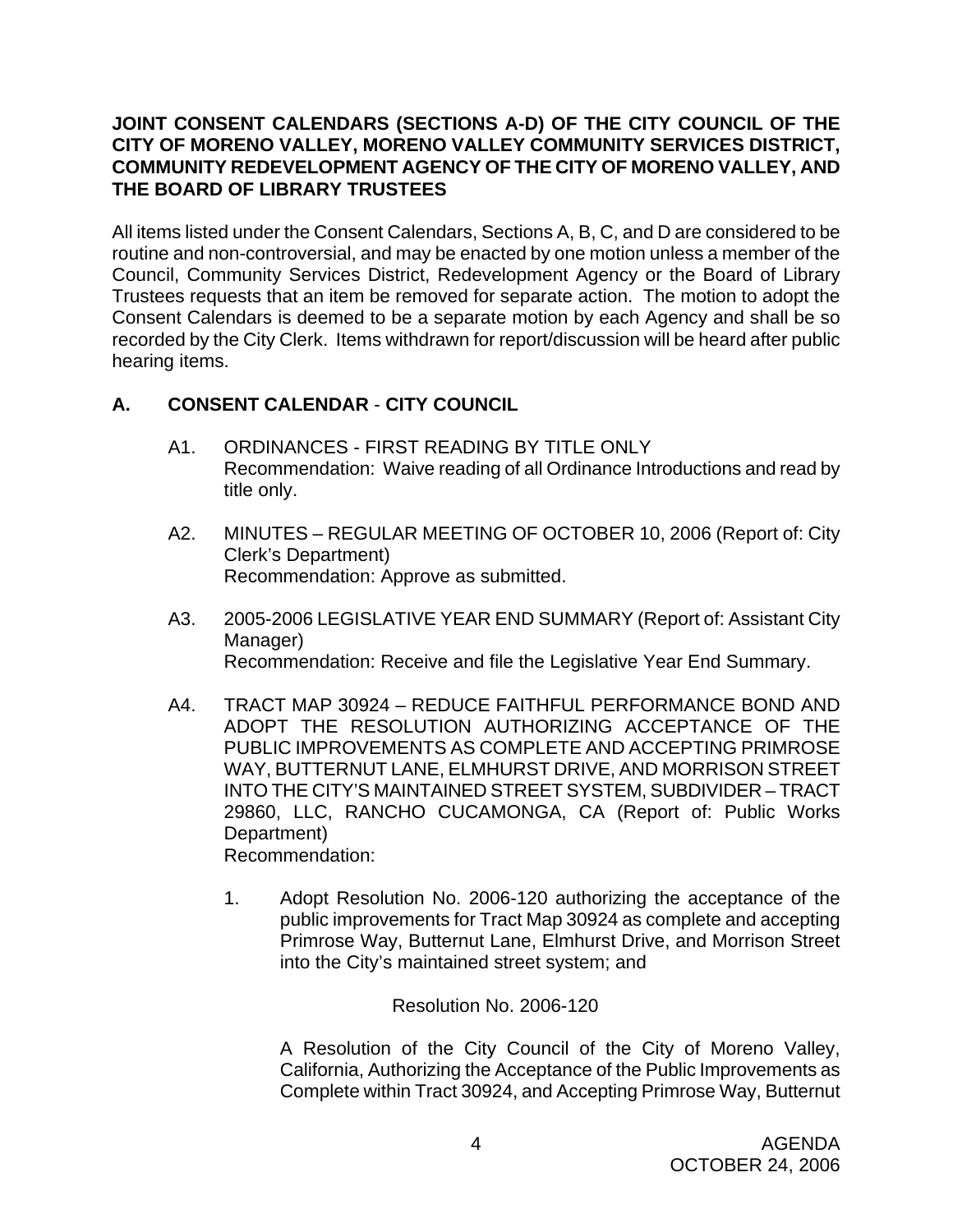Lane, Elmhurst Drive, and Morrison Street into the City's Maintained Street System

- 2. Authorize the City Engineer to execute the 90% reduction to the Faithful Performance Bond, exonerate the Material and Labor Bond in 90 days if there are no stop notices or liens on file with the City Clerk, and exonerate the final 10% of the Faithful Performance Bond in one year when all clearances are received.
- A5. ACCEPTANCE OF THE CALIFORNIA OFFICE OF TRAFFIC SAFETY "SOBRIETY CHECKPOINT PROGRAM FOR LOCAL LAW ENFORCEMENT AGENCIES PROJECT" GRANT (Report of: Police Department) Recommendation: Accept the grant award for the "Sobriety Checkpoint Program for Local Law Enforcement Agencies Project" in the amount of \$84,397 for a twelve-month period beginning October 1, 2006, ending September 30, 2007, from the California Office of Traffic Safety (OTS).
- A6. TRACT MAP 29860 REDUCE FAITHFUL PERFORMANCE BOND AND ADOPT THE RESOLUTION AUTHORIZING ACCEPTANCE OF THE PUBLIC IMPROVEMENTS AS COMPLETE AND ACCEPTING THOSE PORTIONS OF FIR AVENUE, BARBAZON DRIVE, CHESTNUT DRIVE, AND PRIMROSE WAY ASSOCIATED WITH THE TRACT INTO THE CITY'S MAINTAINED STREET SYSTEM, DEVELOPER – TRACT 29860, LLC, RANCHO CUCAMONGA, CA (Report of: Public Works Department) Recommendation:
	- 1. Adopt Resolution No. 2006-121 authorizing the acceptance of the public improvements for Tract Map 29860 as complete and accepting those portions of Fir Avenue, Barbazon Drive, Chestnut Drive, and Primrose Way associated with the tract into the City's maintained street system; and

### Resolution No. 2006-121

 A Resolution of the City Council of the City of Moreno Valley, California, Authorizing the Acceptance of the Public Improvements as Complete within Tract 29860, and Accepting those Portions of Fir Avenue, Barbazon Drive, Chestnut Drive, and Primrose Way Associated with the Tract into the City's Maintained Street System

 2. Authorize the City Engineer to execute the 90% reduction to the Faithful Performance Bond, exonerate the Material and Labor Bond in 90 days if there are no stop notices or liens on file with the City Clerk, and exonerate the final 10% of the Faithful Performance Bond in one year when all clearances are received.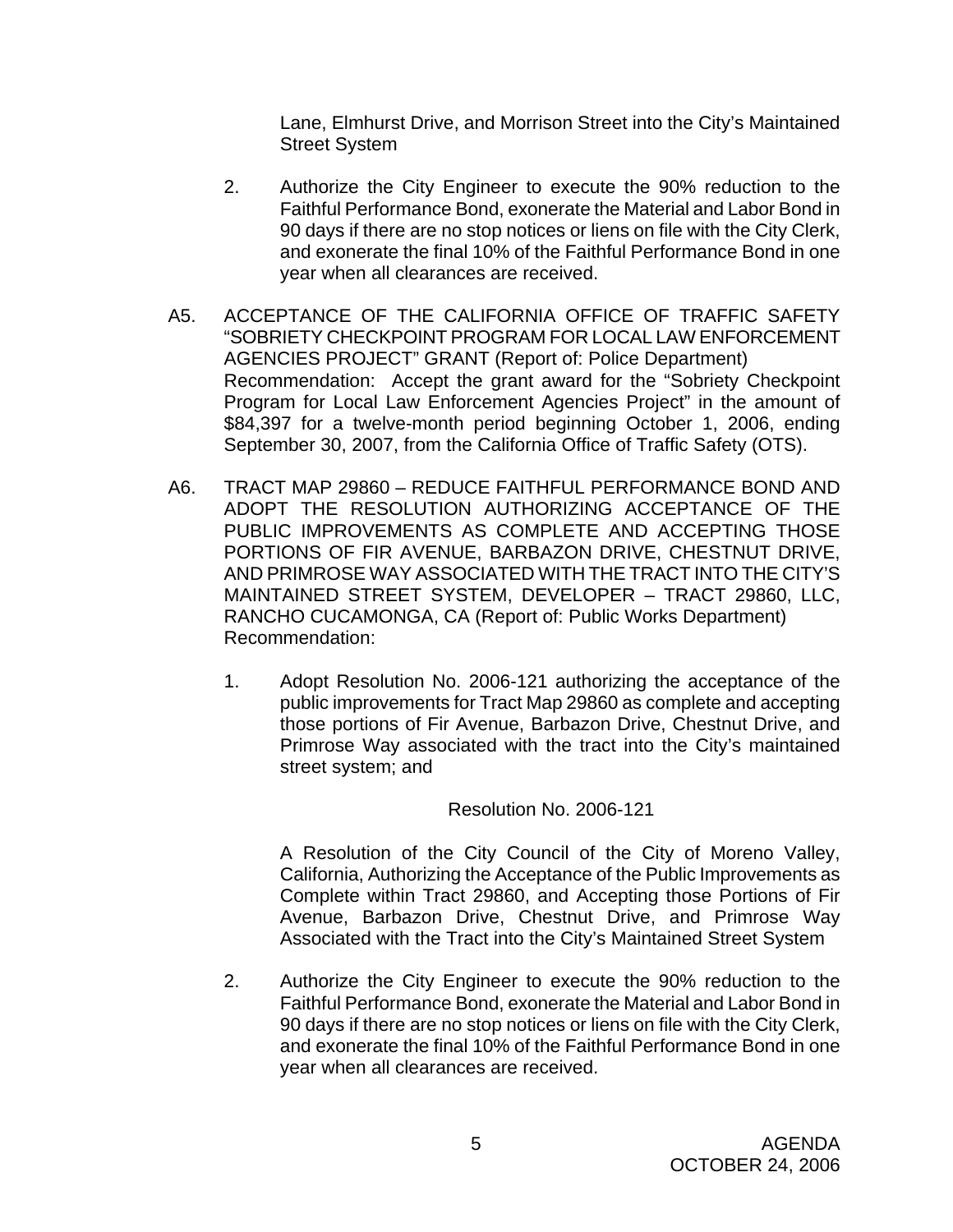- A7. TRACT MAP 29860-2 REDUCE FAITHFUL PERFORMANCE BOND AND ADOPT THE RESOLUTION AUTHORIZING ACCEPTANCE OF THE PUBLIC IMPROVEMENTS AS COMPLETE AND ACCEPTING BEECH DRIVE, BELLFLOWER LANE, DOGWOOD WAY, CHESTNUT DRIVE, AND PRIMROSE WAY INTO THE CITY'S MAINTAINED STREET SYSTEM, DEVELOPER – TRACT 29860, LLC, RANCHO CUCAMONGA, CA (Report of: Public Works Department) Recommendation:
	- 1. Adopt Resolution No. 2006-122 authorizing the acceptance of the public improvements for Tract Map 29860-2 as complete and accepting Beech Drive, Bellflower Lane, Dogwood Way, Chestnut Drive, and Primrose Way into the City's maintained street system; and

#### Resolution No. 2006-122

 A Resolution of the City Council of the City of Moreno Valley, California, Authorizing the Acceptance of the Public Improvements as Complete within Tract 29860-2, and Accepting Beech Drive, Bellflower Lane, Dogwood Way, Chestnut Drive, and Primrose Way into the City's Maintained Street System

- 2. Authorize the City Engineer to execute the 90% reduction to the Faithful Performance bond, exonerate the Material and Labor Bond in 90 days if there are no stop notices or liens on file with the City Clerk, and exonerate the final 10% of the Faithful Performance Bond in one year when all clearances are received.
- A8. PUBLIC MEETING REGARDING MAIL BALLOT PROCEEDINGS FOR TENTATIVE TRACTS 31618 AND 32715 (AND ALL AFFECTED PHASES) FOR APPROVAL OF THE NATIONAL POLLUTANT DISCHARGE ELIMINATION SYSTEM (NPDES) RESIDENTIAL REGULATORY RATE SCHEDULE (Report of: Public Works Department) Recommendation: Accept public comments regarding the mail ballot proceeding for Tentative Tracts 31618 and 32715 (and all the affected phases) for approval of the National Pollutant Discharge Elimination System (NPDES) residential regulatory rate schedule.
- A9. TRACT 31257 ACCEPT IMPROVEMENTS CREDIT AGREEMENT DEVELOPMENT IMPACT FEES FOR ARTERIAL STREETS AND THE REIMBURSEMENT AGREEMENT DEVELOPMENT IMPACT FEES PROGRAM, PIGEON PASS ROAD FROM THE NORTH TRACT MAP BOUNDARY SOUTH TO CLIMBING ROSE DRIVE, DEVELOPER – SWAN HOMES, RIVERSIDE, CA (Report of: Public Works Department) Recommendation: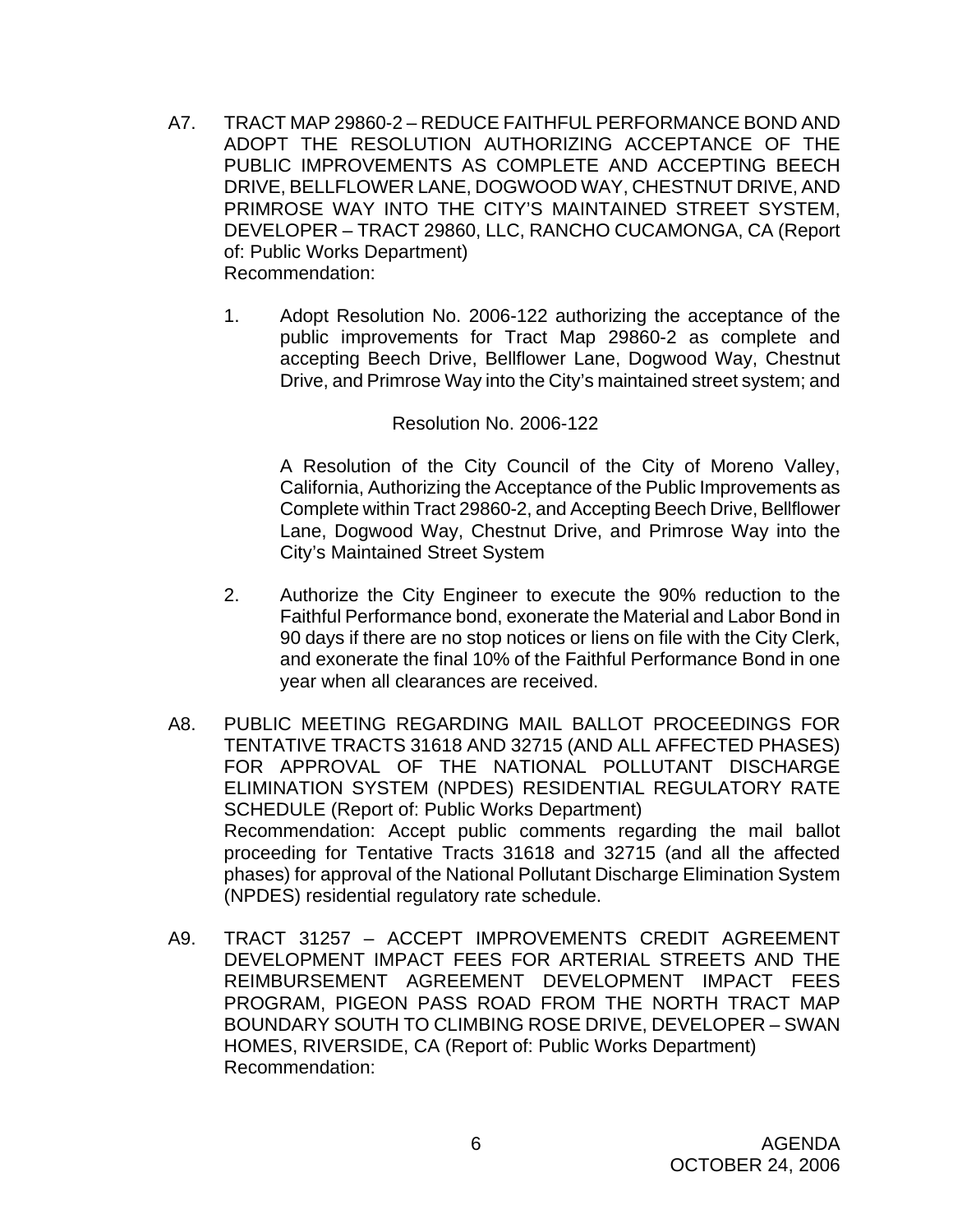- 1. Accept the Improvement Credit Agreement Development Impact Fees for Arterial Streets (DIF Agreement) for Tract 31257;
- 2. Accept the Reimbursement Agreement Development Impact Fees Program (Exhibit E to the DIF Agreement) for Tract 31257;
- 3. Authorize the Mayor to execute the Credit and Reimbursement Agreements; and
- 4. Authorize the Finance Director to process a refund to the Developer in the amount not to exceed \$156,929 from arterial streets development impact fees as the funds become available in accordance with City Resolution 2006-19.
- A10. NOTICE OF COMPLETION AND ACCEPTANCE OF THE CONSTRUCTION FOR THE PEPPER STREET IMPROVEMENTS FROM ALESSANDRO BOULEVARD TO SHERMAN AVENUE, PROJECT NO. 03-14668523 (Report of: Public Works Department) Recommendation:
	- 1. Ratify Contract Change Order Nos. 1, 2, 3 and 4 (Final);
	- 2. Accept the work as complete for the construction of Pepper Street Improvements from Alessandro Boulevard to Sherman Avenue by R.J. Noble Company, 15505 East Lincoln Avenue, Orange, CA 92865;
	- 3. Direct the City Clerk to record the Notice of Completion within ten (10) days, at the office of the County Recorder of Riverside County, as required by Section 3093 of the California Civil Code;
	- 4. Authorize the Director of Finance to release the retention to R.J. Noble Company thirty-five (35) calendar days after the date of recordation of the Notice of Completion, if no claims are filed against the project; and
	- 5. Accept the improvements into the City's maintained road system.
- A11. APPROVE TRACT MAP 31414 SINGLE FAMILY RESIDENTIAL ACCEPT AGREEMENT AND BONDS FOR PUBLIC IMPROVEMENTS, SOUTHEAST CORNER OF PIGEON PASS ROAD AND SUNNYMEAD RANCH PARKWAY, DEVELOPER – ZAPER, CORP, RIVERSIDE, CA (Report of: Public Works Department) Recommendation:
	- 1. Approve Tract Map 31414, authorize the City Clerk to sign the map and transmit said map to the County Recorder's Office for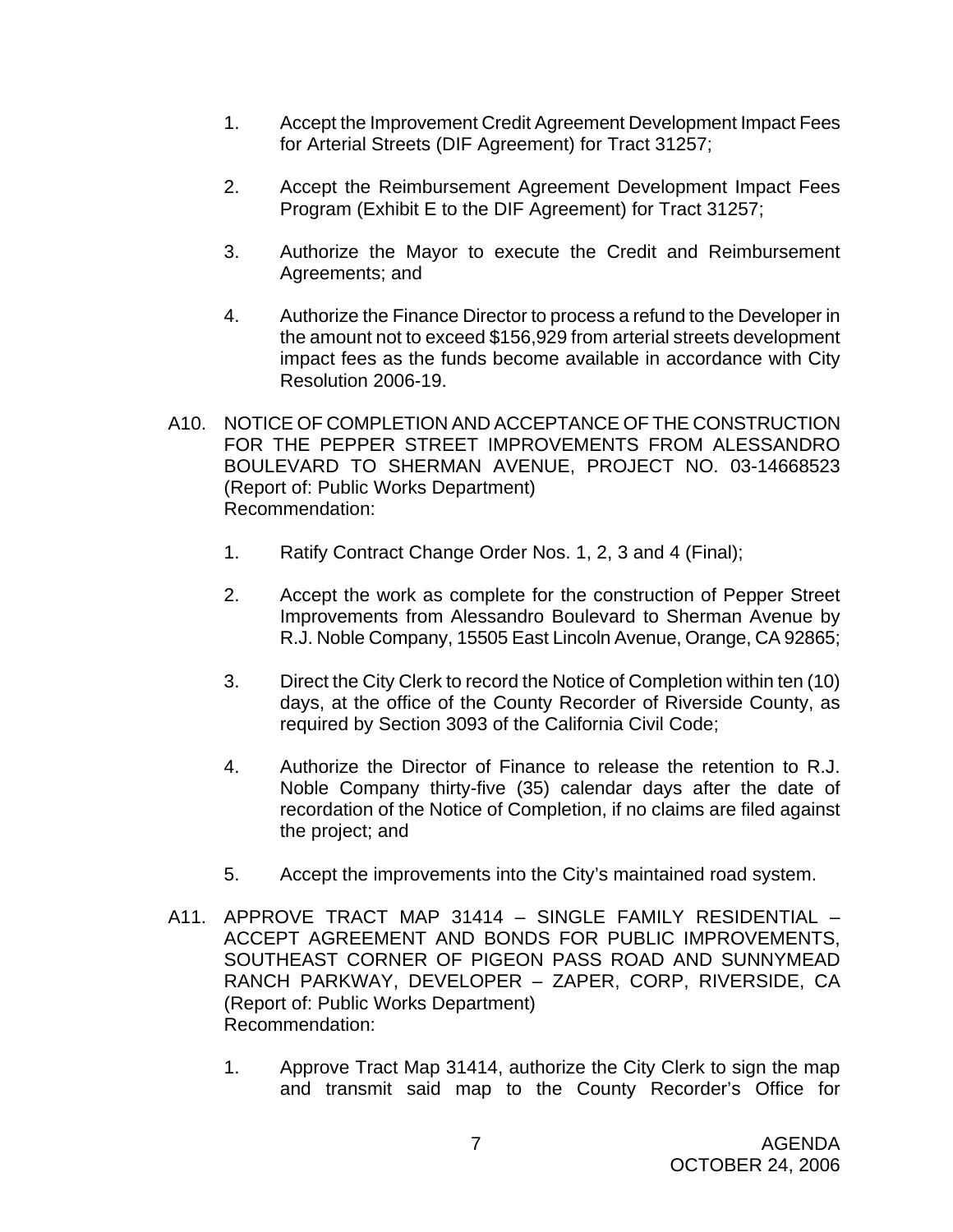Recordation;

- 2. Accept the Agreement and Bonds for Public Improvements;
- 3. Authorize the Mayor to execute the Agreement;
- 4. Direct the City Clerk to forward the signed Agreement to the County Recorder's Office for recordation; and
- 5. Authorize the City Engineer to execute any future time extension amendments to the agreement, subject to City Attorney approval, if the required public improvements are not completed within said timeframe.
- A12. PA05-0049 COMMERCIAL ACCEPT AGREEMENT AND BONDS FOR PUBLIC IMPROVEMENTS, WEST OF INDIAN STREET AND NORTH OF THE PERRIS VALLEY STORM DRAIN AT THE CITY'S SOUTHERLY LIMITS, DEVELOPER – INDIAN STREET LLC, WALNUT, CA (Report of: Public Works Department) Recommendation:
	- 1. Accept the Agreement and Bonds for Public Improvements;
	- 2. Authorize the Mayor to execute the Agreement;
	- 3. Direct the City Clerk to forward the signed Agreement to the County Recorder's Office for recordation; and
	- 4. Authorize the City Engineer to execute any future time extension amendments to the agreement, subject to City Attorney approval, if the required public improvements are not completed within said timeframe.
- A13. TRACT 32145 AMENDMENT TO AGREEMENT FOR PUBLIC IMPROVEMENTS (TIME EXTENSION), NORTHEAST CORNER OF IRIS AVENUE AND LOS CABOS DRIVE, DEVELOPER: K. HOVNANIAN FORECAST HOMES, INC., ONTARIO, CA (Report of: Public Works Department) Recommendation:
	- 1. Authorize the Mayor to execute the Amendment to Agreement for Public Improvements for Tract 32145;
	- 2. Instruct the City Clerk to forward the completed Amendment to Agreement for Public Improvements to the County Recorder's Office for recordation; and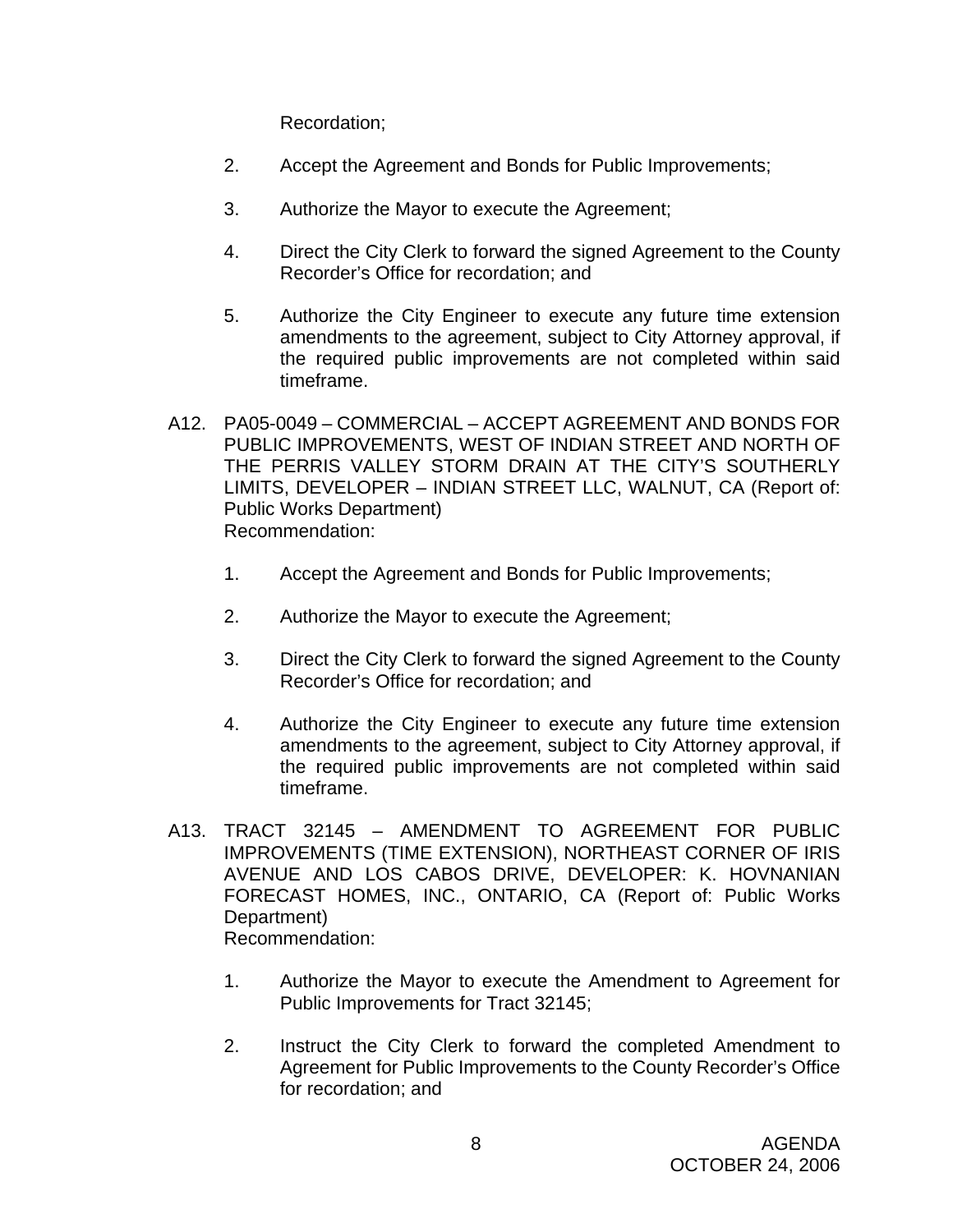- 3. Authorize the City Engineer to execute any future time extension amendments to the agreement, subject to City Attorney approval, if the required public improvements are not completed within said timeframe.
- A14. AUTHORIZATION TO AWARD THE CONSTRUCTION CONTRACT AND REIMBURSEMENT AGREEMENT WITH EASTERN MUNICIPAL WATER DISTRICT (EMWD) FOR THE BOEING STREET AND MCDONNEL STREET SIDEWALK IMPROVEMENTS FROM ADRIENNE AVENUE TO BAY AVENUE, PROJECT NO. 05-14768524 (Report of: Public Works Department) Recommendation:
	- 1. Award the construction contract for the Boeing Street and McDonnel Street Sidewalk Improvements from Adrienne Avenue to Bay Avenue to C.S. Legacy Construction, Inc., 13263 Yorba Avenue, Chino, California 91710, the lowest responsible bidder;
	- 2. Authorize the Mayor to execute a contract with C.S. Legacy Construction, Inc.;
	- 3. Authorize the Finance Director to issue a Purchase Order for C.S. Legacy Construction, Inc. in the amount of \$302,671.60 (\$275,156.00) base bid amount plus 10% contingency) when the contract has been signed by all parties (Account No. 05-14768524);
	- 4. Authorize the City Manager to execute any subsequent change orders to the contract with C.S. Legacy Construction, Inc., up to but not to exceed the Purchase Order contingency authorized for the base bid amount of \$27,515.00;
	- 5. Authorize the City Manager to execute the reimbursement agreement with EMWD for Additive Bid Items "A" and/or "B" or portions thereof which includes, construction and road repairs to install new water service lines and to relocate existing water meters, meter boxes and repair resident service lines on behalf of EMWD;
	- 6. Authorize the City Manager to approve contract change orders for Alternate Bid Items "A" and/or "B" or portions thereof, contingent upon EMWD executing the reimbursement agreement for additive bid items "A" and/or "B" or portions thereof plus additive change order amount of \$12,473.90; and
	- 7. Authorize the Finance Director to increase the Purchase Order for C.S. Legacy Construction, Inc. in the amount not to exceed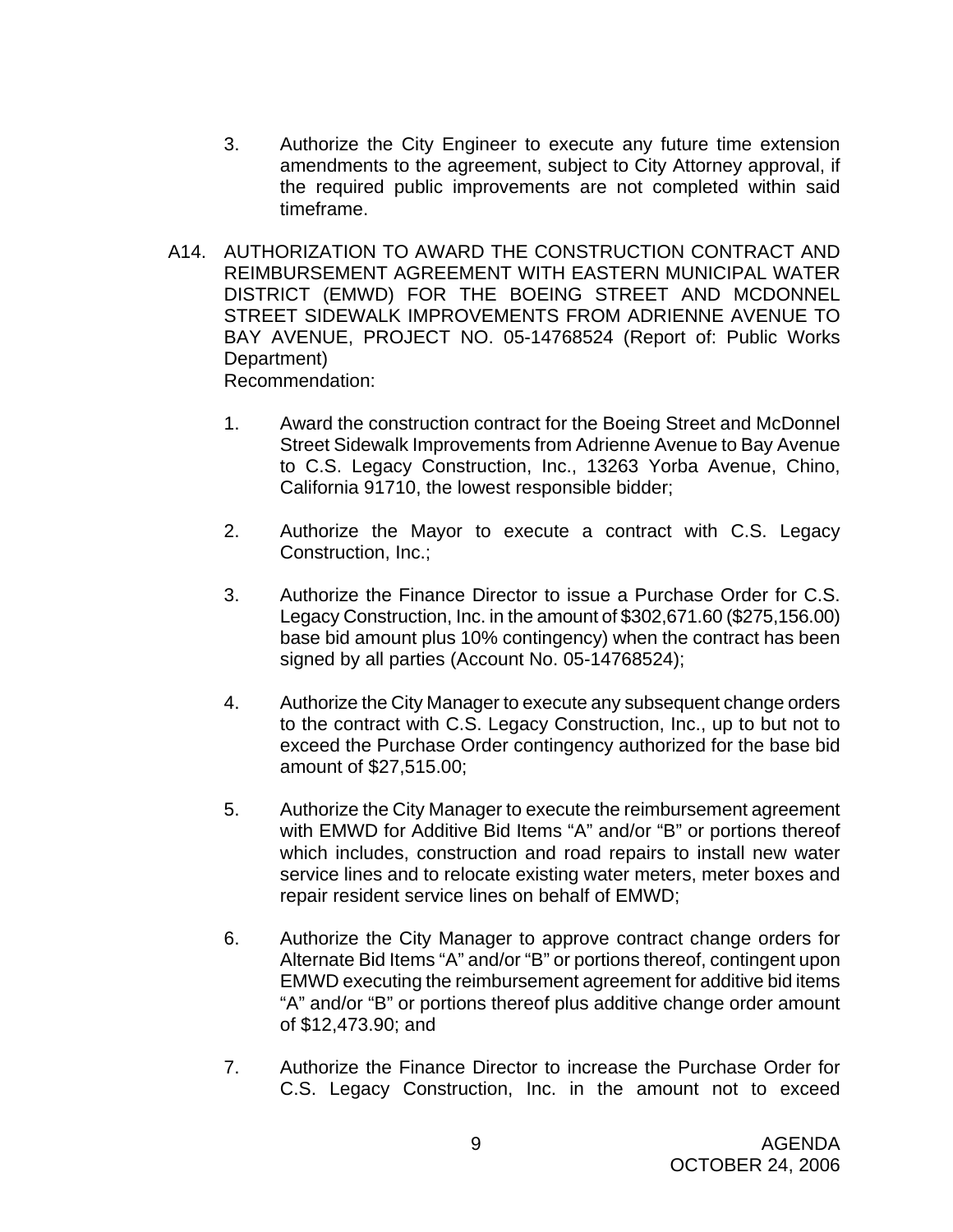\$137,212.90, (\$124,739.00 Alternate Bid Items "A" and/or "B" or portions thereof plus 10% contingency), contingent upon City Manager's approval.

A15. ORDINANCE NO. 727 - AN ORDINANCE OF THE CITY COUNCIL OF THE CITY OF MORENO VALLEY, APPROVING SPECIFIC PLAN AMENDMENT NO. 6 (P05-128) TO THE TOWNGATE SPECIFIC PLAN NO. 200 TO MODIFY LAND USE DESIGNATION FOR A 7.5 ACRE PORTION OF LAND WITHIN PLANNING AREA NO. 13 FROM SP200 TC (TOWN CENTER) TO SP200 MH (MEDIUM HIGH DENSITY RESIDENTIAL) AND MODIFY THE DESIGN MANUAL WITHIN SPECIFIC PLAN NO. 200 TO ALTER VARIOUS MAPS AND SUBSEQUENT SECTIONS AND SUBSECTIONS OF THE DOCUMENT RELATED TO THE PROPOSED CHANGE IN LAND USE(RECEIVED (RECEIVED FIRST READING AND INTRODUCTION ON OCTOBER 10, 2006 ON A 5-0 VOTE) (Report of: Community Development Department)

Recommendation: Adopt Ordinance No. 727.

Ordinance No. 727

An Ordinance of the City Council of the City of Moreno Valley, Approving Specific Plan Amendment No. 6 (05-128) to the TownGate Specific Plan No. 200 to Modify Land use Designation for a 7.5 Acre Portion of Land within Planning Area No. 13 from SP200 TC (Town Center) to SP200 MH (Medium High Density Residential) and Modify the Design Manual within Specific Plan No. 200 to Alter Various maps and Subsequent Sections and Subsections of the Document Related to the Proposed Change in Land Use

A16. ORDINANCE 728 - AN ORDINANCE OF THE CITY COUNCIL OF THE CITY OF MORENO VALLEY, CALIFORNIA, APPROVING THE SECOND AMENDMENT TO THE ANNEXATION AND DEVELOPMENT AGREEMENT BETWEEN THE CITY OF MORENO VALLEY, RIR ASSOCIATES AND RYDER HOMES RELATIVE TO THE DEVELOPMENT KNOWN AS MORENO VALLEY MIXED USE DEVELOPMENT (TOWNGATE) (RECEIVED FIRST READING AND INTRODUCTION ON OCTOBER 10, 2006 ON A 5-0 VOTE) (Report of: Public Works Department) Recommendation: Adopt Ordinance No. 728.

### Ordinance No. 728

An Ordinance of the City Council of the City of Moreno Valley, California, Approving the Second Amendment to the Annexation and Development Agreement Between the City of Moreno Valley, RIR Associates and Ryder Homes Relative to the Development Known as Moreno Valley Mixed Use Development (TownGate)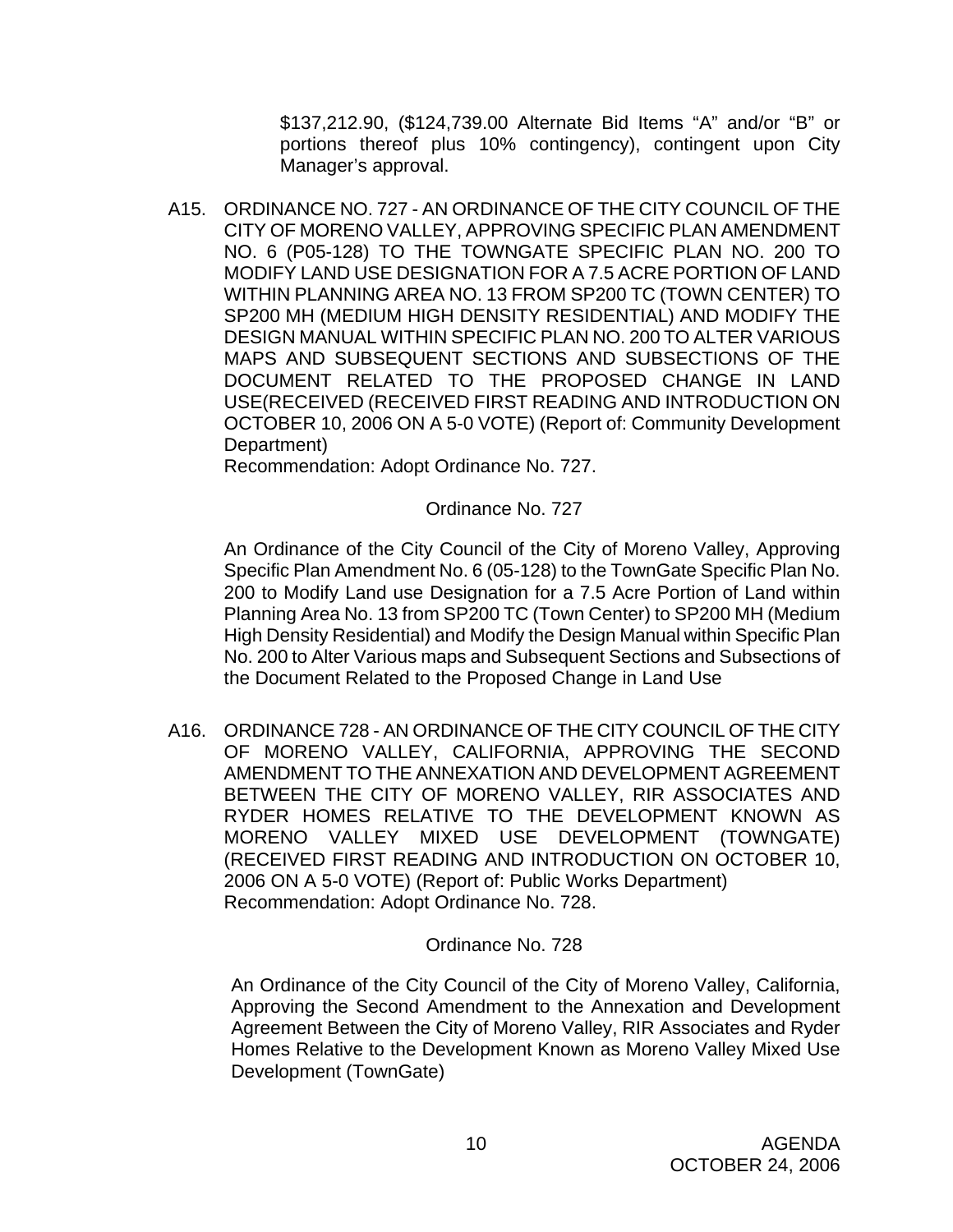- A17. MINUTES ADJOURNED REGULAR MEETING OF OCTOBER 11, 2006 (Report of: City Clerk's Department) Recommendation: Approve as submitted.
- A18. REVIEW AND CONTINUE THE EMERGENCY ACTION REGARDING THE DESIGN AND CONSTRUCTION OF THE MORENO VALLEY UTILITIES (MVU) 115 KILOVOLT (KV) SUBSTATION AND SWITCHYARD FACILITY (Report of: Public Works Department) Recommendation: Review and continue the Emergency Action taken by the Council during the September 26, 2006 Council Meeting under Resolution 2006-113 Making Findings of an Emergency and Authorizing the Execution of the Design-Build Agreement for the Moreno Valley Utilities Substation and Switchyard Project between the City of Moreno Valley, as Owner, and ABB, Inc., A Delaware Corporation, as Design-Builder, in Accordance with Public Contract Code Sections 20168, 22050, and Government Code Section 5956.

## **B. CONSENT CALENDAR** – **COMMUNITY SERVICES DISTRICT**

- B1. ORDINANCES FIRST READING BY TITLE ONLY Recommendation: Waive reading of all Ordinance Introductions and read by title only.
- B2. MINUTES REGULAR MEETING OF OCTOBER 10, 2006 (Report of City Clerk's Department) Recommendation: Approve as submitted.
- B3. PUBLIC MEETING REGARDING MAIL BALLOT PROCEEDINGS FOR TENTATIVE TRACTS 31618 AND 32715 (AND ALL AFFECTED PHASES) FOR INCLUSION INTO AND APPROVAL OF THE ANNUAL PARCEL CHARGE FOR CSD ZONE B (RESIDENTIAL STREET LIGHTING) AND CSD ZONE D (PARKWAY LANDSCAPE MAINTENANCE) (Report of: Public Works Department)

 Recommendation: Accept public comments regarding the mail ballot proceedings for Tentative Tracts 31618 and 32715 (and all the affected phases) for inclusion into and approval of the annual parcel charge for CSD Zone B (Residential Street Lighting) and CSD Zone D (Parkway Landscape Maintenance)

B4. PUBLIC MEETING TO CONSIDER PUBLIC COMMENTS REGARDING THE REBALLOT FOR THE PROPOSED INCREASE IN THE CSD ZONE E (HIGH-SERVICE-LEVEL PARKWAY MAINTENANCE) ANNUAL PARCEL CHARGE FOR ZONE E-3 (MORENO VALLEY RANCH – WEST) (Report of: Public Works Department) Recommendation: Accept public comments regarding the reballot for the proposed increase in the CSD Zone E (high-service-level parkway landscape maintenance) annual parcel charge for Zone E-3 (Moreno Valley Ranch –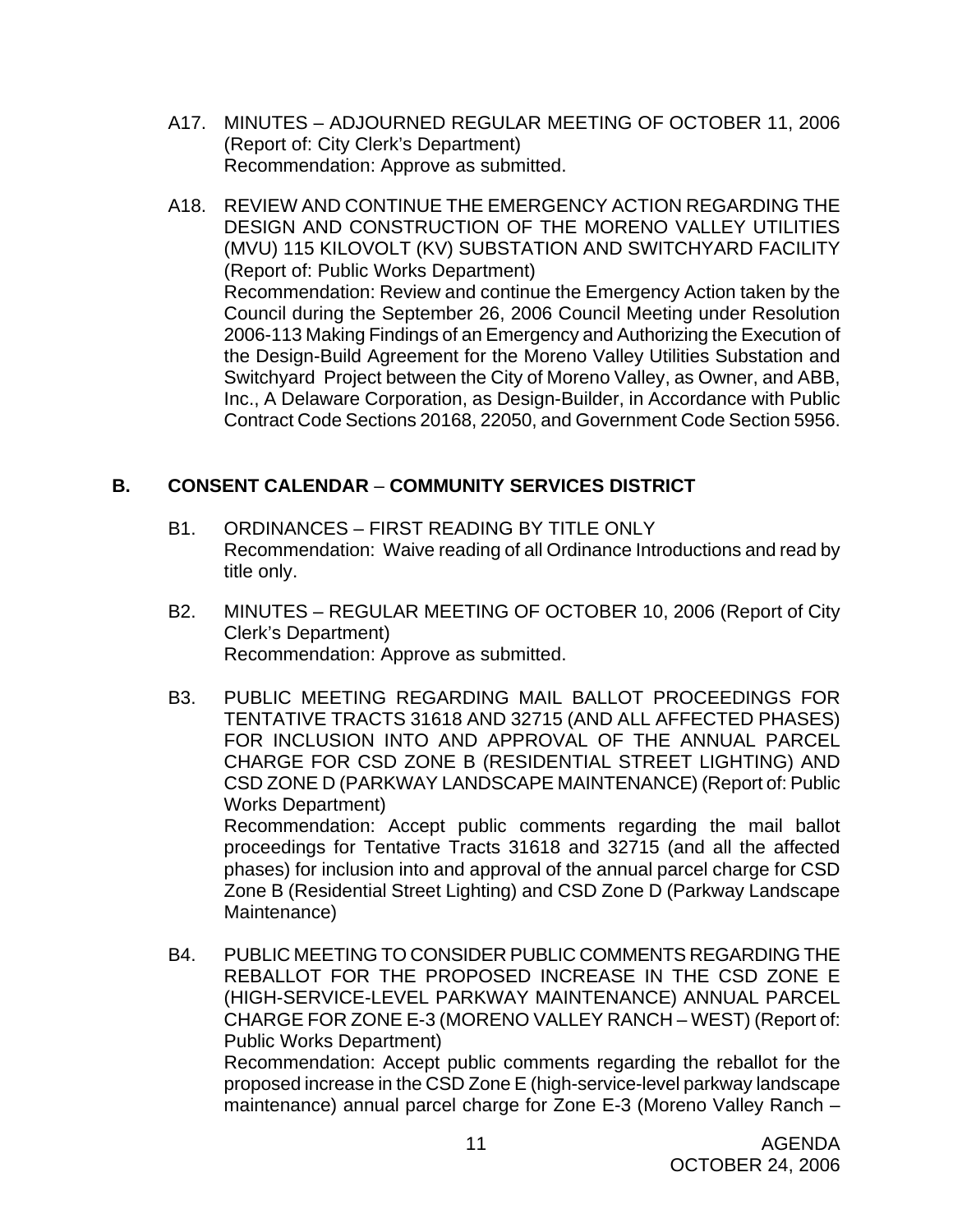West).

## **C. CONSENT CALENDAR** - **COMMUNITY REDEVELOPMENT AGENCY**

- C1. ORDINANCES FIRST READING BY TITLE ONLY Recommendation: Waive reading of all Ordinance Introductions and read by title only.
- C2. MINUTES REGULAR MEETING OF OCTOBER 10, 2006 (Report of City Clerk's Department) Recommendation: Approve as submitted.

## **D. CONSENT CALENDAR** - **BOARD OF LIBRARY TRUSTEES**

- D1. ORDINANCES FIRST READING BY TITLE ONLY Recommendation: Waive reading of all Ordinance Introductions and read by title only.
- D2. MINUTES REGULAR MEETING OF OCTOBER 10, 2006 (Report of City Clerk's Department) Recommendation: Approve as submitted.

## **E. PUBLIC HEARINGS**

Questions or comments from the public on a Public Hearing matter are limited to five minutes per individual and must pertain to the subject under consideration. Those wishing to speak should complete and submit a GOLDENROD speaker slip to the Bailiff.

- E1. PUBLIC HEARING REGARDING MAIL BALLOT PROCEEDINGS FOR ASSESSOR PARCEL NUMBER: 297-130-042 (76 GAS STATION), TENTATIVE PARCEL MAPS 34604 AND 33826, BALLOTED ITEM: NPDES; TENTATIVE PARCEL MAP 33275 AND TENTATIVE TRACT 32194, BALLOTED ITEMS: NPDES AND CSD ZONE B (Report of: Public Works Department) Recommendation:
	- 1. That the Mayor and Members of the City of Moreno Valley City Council, after conducting the public hearing:
		- a) Tabulate the mail ballots for the appropriate National Pollutant Elimination System (NPDES) maximum regulatory rate for Assessor Parcel Number (APN) 297-130-042 (76 Gas Station), Tentative Parcel Maps 34604, 33826, and 33275, and Tentative Tract 32194 (and all affected phases);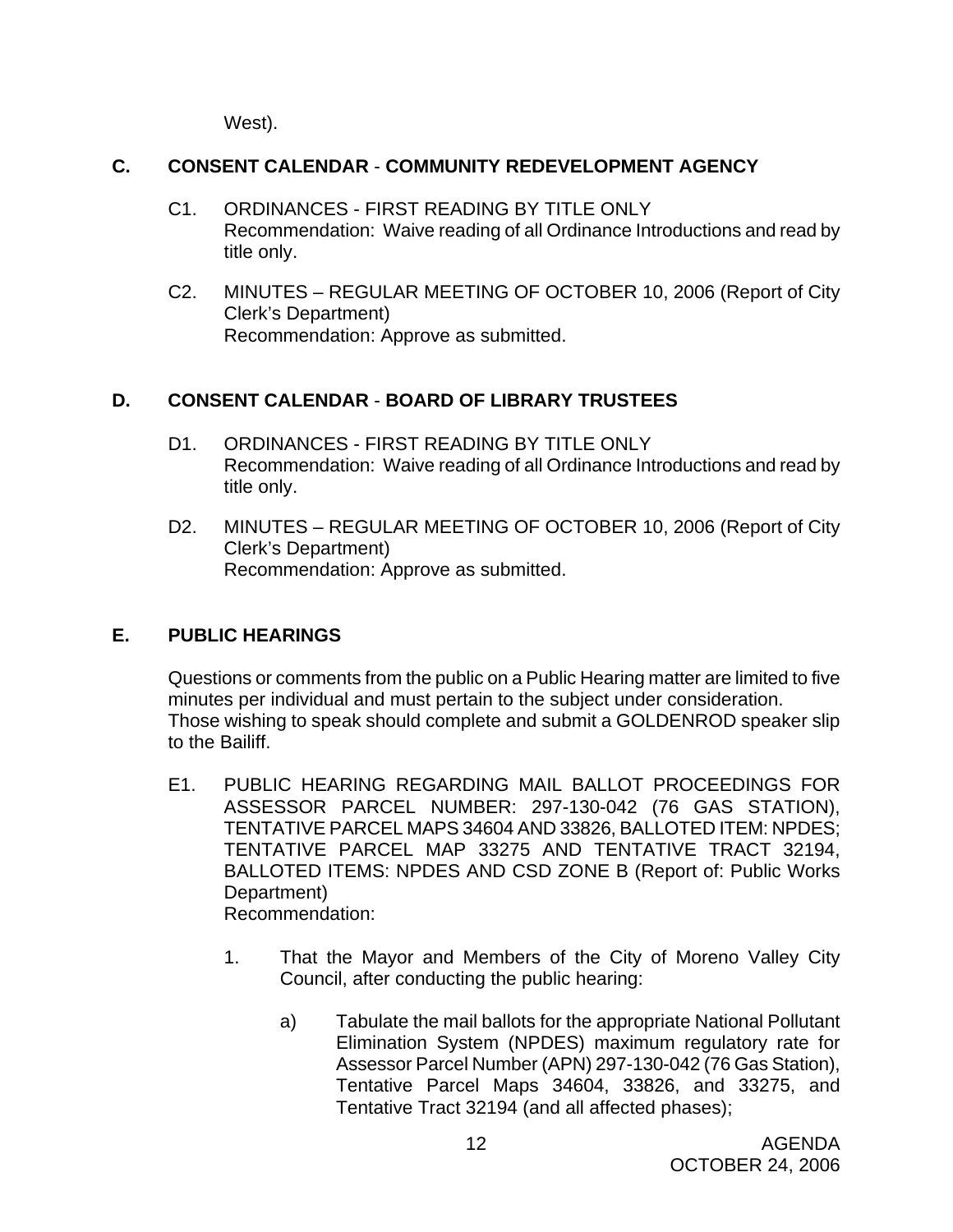- b) Verify and accept the results of the mail ballot proceedings as identified on the Official Tally Sheet and APN listing;
- c) Receive and file with the City Clerk's Office the accepted Official Tally Sheet and APN listing; and
- d) If approved, authorize and impose the appropriate NPDES maximum regulatory rate to the participating projects.
- 2. That the Members of the Board of Directors of the Moreno Valley CSD, after conducting the public hearing:
	- a) Tabulate the mail ballots for CSD Zone B (Residential Street Lighting) for Tentative Parcel Map 33275 and Tentative Tract 32194 (and all the affected phases);
	- b) Verify and accept the results of the mail ballot proceedings as identified on the Official Tally Sheet and APN listing;
	- c) Receive and file with the City Clerk's Office the accepted Official Tally Sheet and APN listing; and
	- d) If approved, authorize and impose the CSD Zone B parcel charges to Tentative Tract 33436.

## **F. ITEMS REMOVED FROM CONSENT CALENDARS FOR DISCUSSION OR SEPARATE ACTION**

## **G. REPORTS**

- G1. CITY COUNCIL REPORTS ON REGIONAL AND REIMBURSABLE **ACTIVITIES** 
	- a. Report on March Joint Powers Commission by Council Member **Stewart**
- G2. CITY MANAGER'S REPORT (Informational Oral Presentation not for Council action)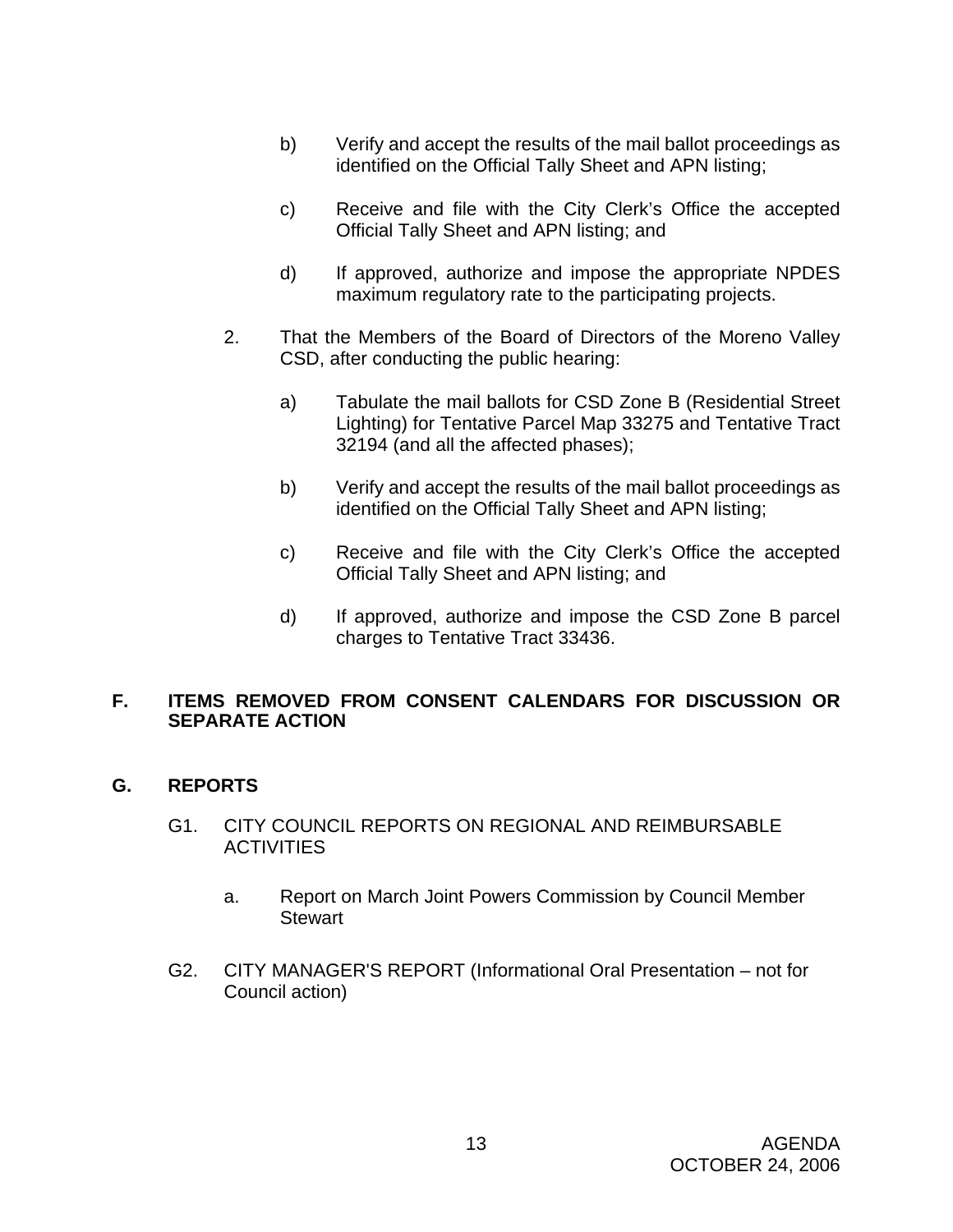## **H. LEGISLATIVE ACTIONS**

#### ORDINANCES - 1ST READING AND INTRODUCTION

- H1. INTRODUCE ORDINANCE NO. 729 DESIGNATING SPEED LIMIT RECERTIFICATION ON VARIOUS STREETS (Report of: Public Works Department) Recommendation:
	- 1. Receive and file the report; and
	- 2. Introduce Ordinance 729, amending Section 12.20.020 of Chapter 12.20 of the City of Moreno Valley Municipal Code designating prima facie speed limits on certain streets and directing the City Engineer to take certain action in respects thereto. (Roll Call Required)

#### Ordinance No. 729

 An Ordinance of the City Council of the City of Moreno Valley, California, Amending Section 12.20.020 of Chapter 12.20 of the City of Moreno Valley Municipal Code Relating to a Prima Facie Speed Limit for Certain Streets

ORDINANCES - 2ND READING AND ADOPTION - NONE

#### ORDINANCES - URGENCY ORDINANCES - NONE

### RESOLUTIONS – NONE

PUBLIC COMMENTS **ON ANY SUBJECT NOT ON THE AGENDA** UNDER THE JURISDICTION OF THE CITY COUNCIL

Those wishing to speak should complete and submit a BLUE speaker slip to the Bailiff. There is a three-minute time limit per person. All remarks and questions shall be addressed to the presiding officer or to the City Council and not to any individual Council member, staff member or other person.

## **CLOSING COMMENTS AND/OR REPORTS OF THE CITY COUNCIL, COMMUNITY SERVICES DISTRICT, OR COMMUNITY REDEVELOPMENT AGENCY**